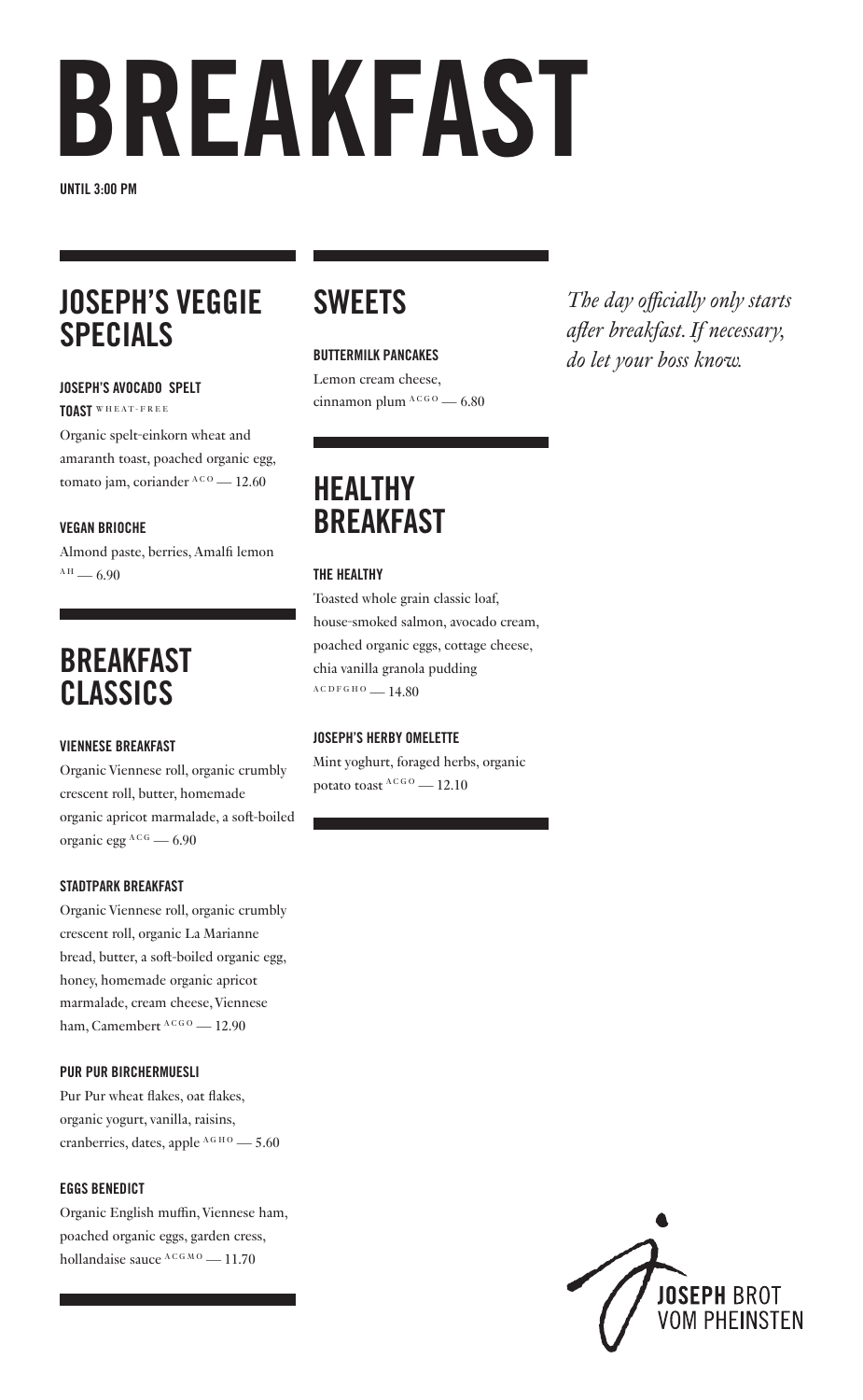

## SOUP, SALAD, BOWLS

#### SOUP OF THE DAY

Enquire with our service team about the soup of the day — 5.80

#### DISH OF THE DAY

Our team will be happy to talk to you about our daily changing dish.

#### GREEN QUINOA BOWL VEGAN

Lettuce hearts, cucumber, edamame, coconut lime dressing  $F = 12.40$ 

#### PANZANELLA BREAD SALAD VEGAN

Organic La Marianne bread with oxheart tomatoes, tapenade, rucola  $A - 12.90$ 

#### URKORN FALAFEL BOWL V E G A N

Speckled butter bean hummus, adjika, marinated vegetables  $^{\text{A}}$  — 11.80

### **JOSEPH** CLASSICS

ORGANIC JOSEPHINE TARTINE BREAD Pea hummus, feta, mint  $F_N$  - 7.60

#### BEEF TARTARE

Guacamole, mustard dressing, crispy capers, shallots, toasted organic potato bread  $A C G M$  — 13.60

#### DRY AGED CHEESE BURGER

Dry aged beef, alpine hard cheese, shallots, romaine lettuce, tomatoes, American sauce, Joseph's organic burger bun, crispy fries  $^{ACGLMNO}$  — 16.40

### PATISSERIE, **SWEETS**

HANDMADE ORGANIC VIENNESE APPLE STRUDEL  $^{AG}$  - 4.20

BREAD PUDDING with nougat core  $A$ C G H  $-$  3.90

ORGANIC ALMOND BUTTER CROISSANT  $A C G H = 4.30$ 

#### ORGANIC APRICOT TONKA BEAN SACHER TORTE  $^{ACFG}$  - 4.35

Joseph's recommendation: Vanilla sauce  $C<sup>G</sup>$  — 1.40 Whipped cream  $G = 0.70$ 

*Discover more of our delicacies in the patisserie display case.*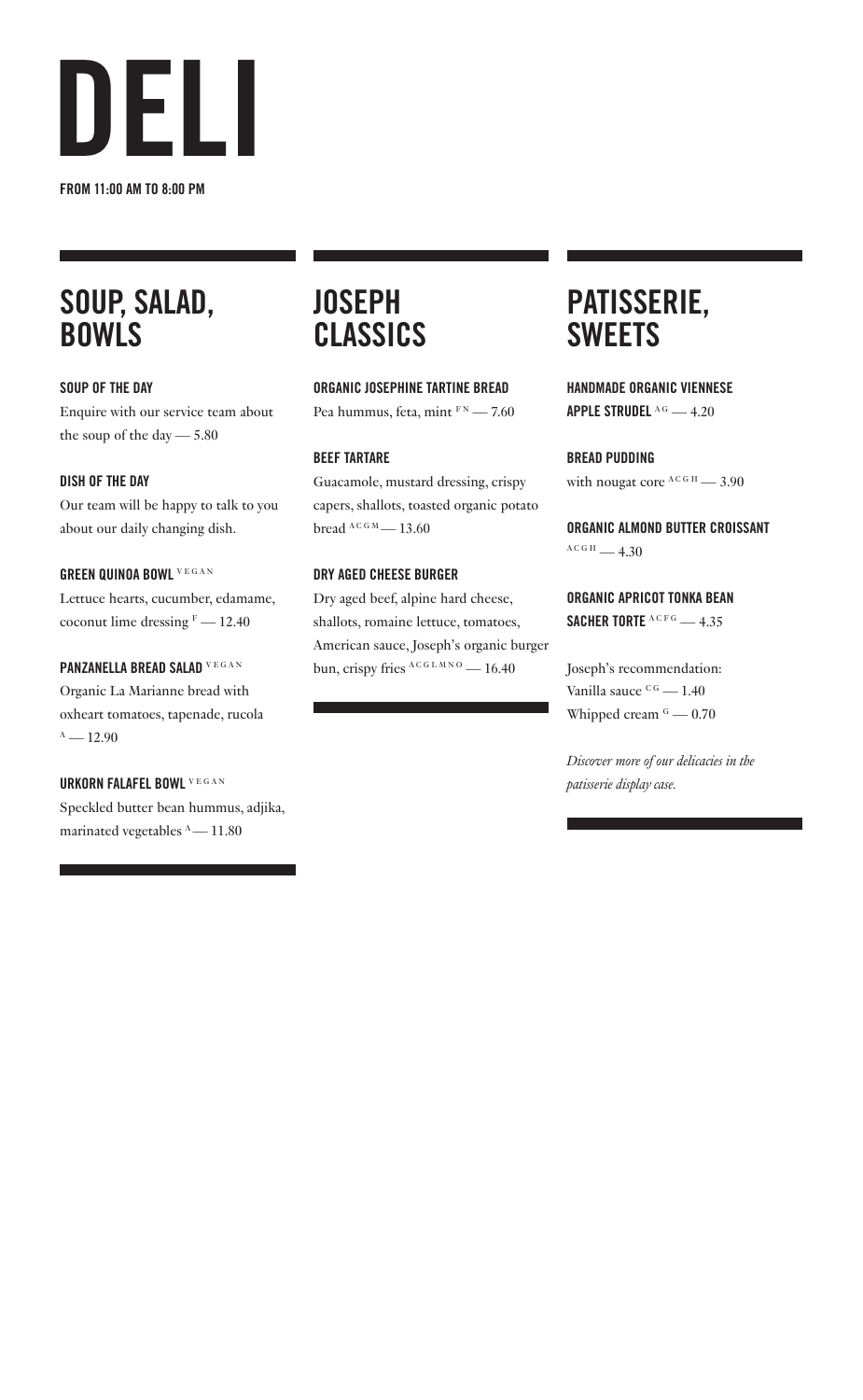## DRINKS

## JOSEPH'S HEALTHY **SMOOTHIES**

#### THE BEAUTY AND THE BEETS

Pomegranate, strawberries, goji beeries, beetroot, orange, water  $0.31 - 4.90$ 

### THE GREEN GARDEN OF HEALTH A

Kiwi, spinach, cucumber, barley grass, wheatgrass, mango, lime, mint, water  $0.31 - 4.90$ 

#### ONE NIGHT IN BANGKOK

Coconut water, Coconut milk, pineapple, banana, turmeric, ginger, water  $0.31 - 4.90$ 

## JOSEPH'S LATTES

Chai latte <sup>G</sup> - 4.20 White chocolate matcha latte  $\frac{6}{2}$  - 4.90 Turmeric ginger latte  $\epsilon_0 = 4.90$  JUICE & WATER

## **HOMEMADE**

ELDERFLOWER ORANGE LEMONADE 0.5 L Water — 3.50 / Soda water — 4.10

MINT CUCUMBER LEMONADE 0,5 L Water — 3.50 / Soda water — 4.10

LEMON AND ORANGE ICED TEA 0.5 L Water — 4.20 / Soda water — 4.80

STRAWBERRY SHRUB ICE TEA 0.5 L - 4.40

## COFFEE

 $Espresso - 2.60$ Espresso doppio — 4.10 Espresso macchiato  $\frac{6}{2}$  – 2.80 Espresso doppio macchiato  $\frac{6}{2}$  – 4.30 Melange  $G = 3.60$ Cappuccino  $G = 3.60$ Americano — 2.90 / add milk  $\frac{6}{2}$  — 3.10 Latte  $G = 4.20$ Zotter's hot chocolate  $G = 5.20$ 

Extra charge for organic soy milk  $^{\rm F}$  — 0.50 Extra charge for organic oat milk  $A - 0.60$ 

Espresso tonic lemonade — 4.40

*All coffee drinks are available decaffeinated and / or lactose-free.*

Jonagold apple juice, unfiltered / Preiß Family 0.25 l \* — 3.30 Red grape juice / Urbanihof 0.25 l \* — 3.60 Quince juice / Friedl am Pfaffenwald 0,25 l — 3.80 Freshly squeezed orange juice — 4.50 Römerquelle mineral water / non-sparkling or sparkling  $0.331 - 2.90$ Römerquelle mineral water / non-sparkling or sparkling 0.75 l — 4.80 Soda water 0.4  $1 - 1.80$ Lemon soda water  $0.41*-2.90$ 

Add soda water to any beverage  $0.41 - 0.60$ *\* Jugendgetränk*

## **TFA**

#### ALL THE FLOWERS

Blackberry & raspberry leaves, peppermint, rosehip, sunflower petals, dried apple, pussytoes, calendula blossoms, hollyhock, heather, larkspur / minty, sweet — 4.90

### VERBENA

Lemon verbena from Paraguay / lemony, herbal, fresh — 4.30

#### MOROCCAN MINT

Mint / fresh, sweet,  $mild - 4.70$ 

#### MIGHTY GREEN SENCHA

Japanese green tea from Kagoshima, mandarin / fresh, herbaceous, savory  $-4.90$ 

### GOLDEN EARL

Black tea, ethereal bergamot oil from Yunnan in China / bergamot, honey — 4.90

#### IN THE MOOD FOR LOVE / JYIN HAO JASMINE

Green tea with jasmine form Fujian in China / aromatic, delicate sweet,  $light - 4.90$